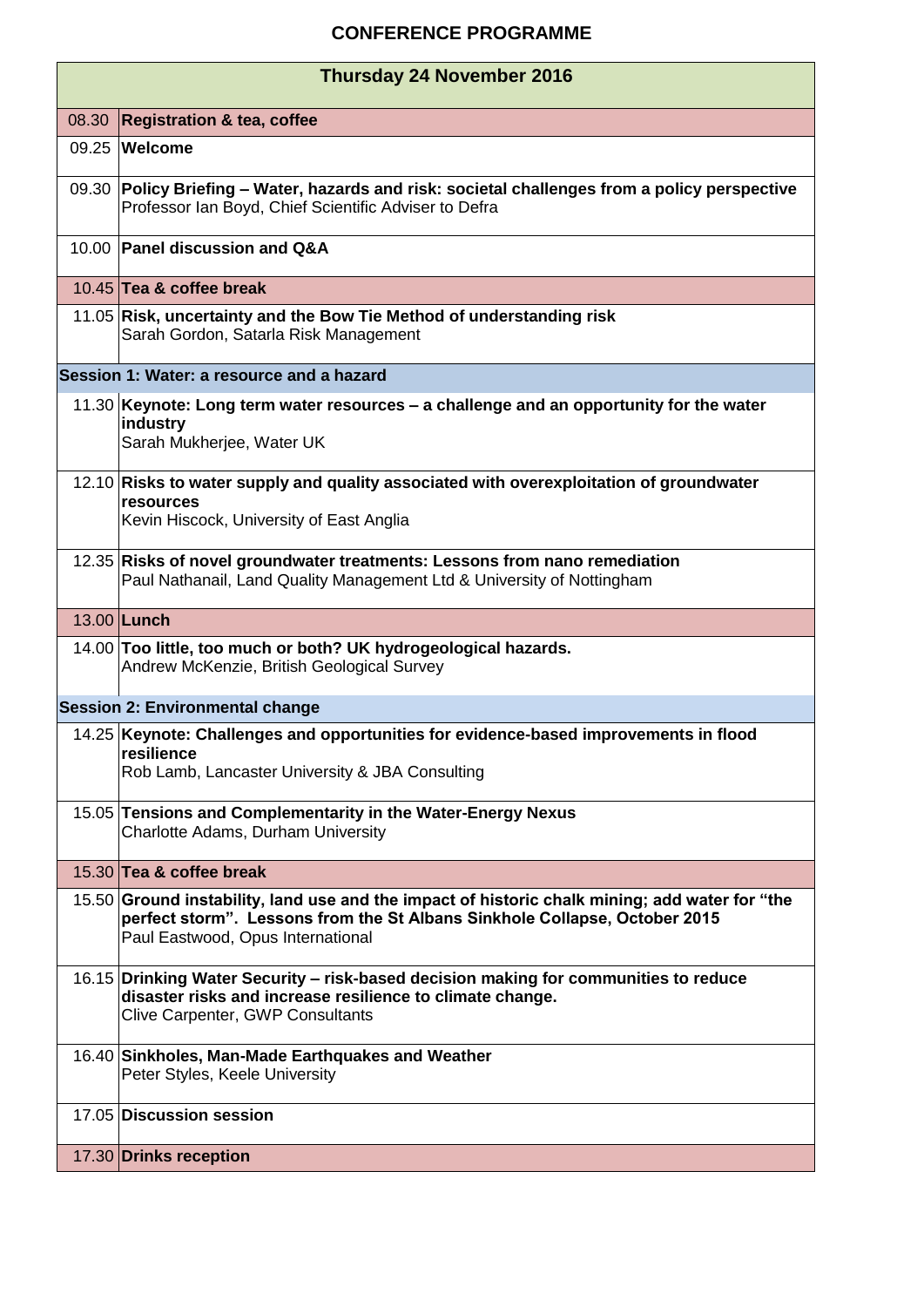| <b>Friday 25 November 2016</b>                                                               |                                                                                                                                                                                         |  |
|----------------------------------------------------------------------------------------------|-----------------------------------------------------------------------------------------------------------------------------------------------------------------------------------------|--|
| Session 3: Working with risk: Intervention, management, mitigation and strategy              |                                                                                                                                                                                         |  |
| 09.00                                                                                        | Keynote: Water, Risk and the Railway: A Ground Engineer's Perspective<br>Jennifer Cooke, Network Rail                                                                                   |  |
|                                                                                              | 09.40 Quaternary geological ground models for the reduction of engineering risk<br>David Giles, University of Portsmouth                                                                |  |
|                                                                                              | 10.05 How to link Academia and the Re(In)surance Industry to mutual benefit<br>Dickie Whitaker, Lighthill Risk Network & Oasis Loss Modelling Framework                                 |  |
|                                                                                              | 10.30 Tea & coffee break                                                                                                                                                                |  |
|                                                                                              | 10.50 Corporate water risk and stewardship. Its current status and future potential<br>Peter Easton, Easton Water Consulting                                                            |  |
|                                                                                              | 11.15 Mining and water conservation<br>Katie Hill, Hatch                                                                                                                                |  |
|                                                                                              | 11.40 The Role of Groundwater in Risk from Flooding in England: Methodologies, analysis<br>and preliminary findings<br>Paul Ellis, Geosmart Information and Mark Fermor, ESI Consulting |  |
|                                                                                              | 12.05 Accounting for Residual Uncertainty in flood and coastal risk management<br>Fola Ogunyoye, Royal HaskoningDHV                                                                     |  |
|                                                                                              | 12.30 Lunch & Bow Tie Method Exercise                                                                                                                                                   |  |
| Session 4: Effective communication and improving public understanding and perception of risk |                                                                                                                                                                                         |  |
|                                                                                              | 13.45 Keynote: Are Catastrophe models converging on reality or is reality slipping away?<br>Robert Muir-Wood, Risk Management Solutions                                                 |  |
|                                                                                              | 14.25 Communicating Uncertainty: The Language of Risk and Climate Change<br>Alison Anderson, Plymouth University                                                                        |  |
|                                                                                              | 14.50 Rivers Underground: persistent public conceptualisations of water in the geological<br>subsurface and how that can impact on communications.<br>Hazel Gibson, Plymouth University |  |
|                                                                                              | 15.15 Tea & coffee break                                                                                                                                                                |  |
|                                                                                              | 15.35 Investigating Tsunami Evacuation Strategies to Reduce the Risk to Life in Menorca<br>Oliver Lindridge, Kingston University                                                        |  |
|                                                                                              | 16.00 Discussion Session<br>Report back on the Bow Tie Activity<br>Discussion session: Outputs and recommendations to policymakers                                                      |  |
|                                                                                              | 17.00 Closing remarks & close of conference                                                                                                                                             |  |